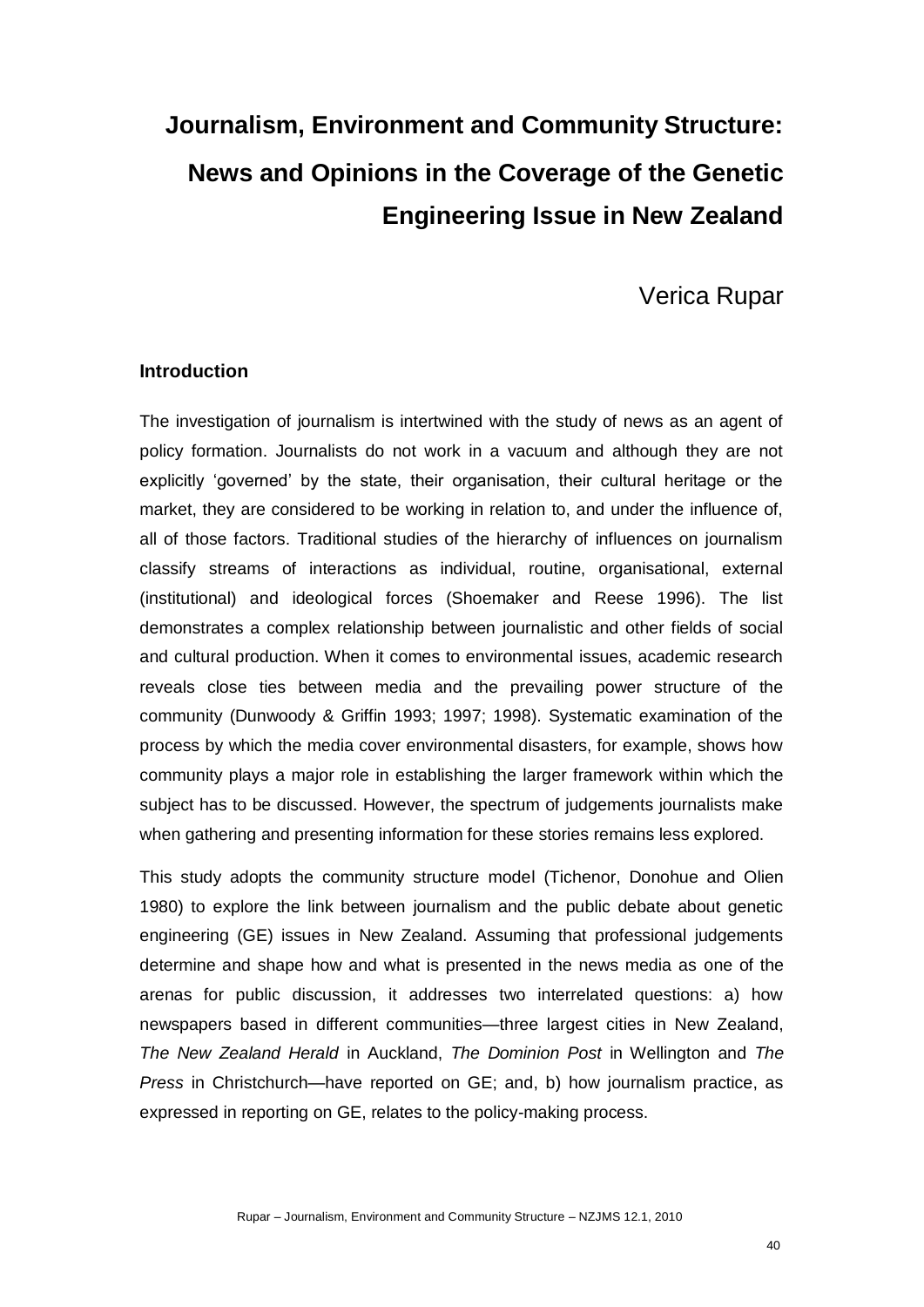The newspaper coverage of the genetic engineering issue in New Zealand offers rich material for analysis. The New Zealand press reported extensively on the GE issue since the first imported, unlabeled, genetically modified food was found in the shops in the late 1990s (for a more detailed history of the issue see Weaver & Motion 2002). The pros and cons of GE became a subject of public controversy for the next couple of years, leading to the formation of the Royal Commission on Genetic Modification (RCMG). The Commission investigated the 'strategic options available to New Zealand' (Eichelbaum et al 2001: 6), and the media's coverage of the consultation process raised awareness and contributed to a wider understanding of the environment. For the purpose of this analysis, but with the intention of offering a categorisation that can be used in future studies on media coverage of environmental issues, the study uses key moments in the development of policy on GE to investigate the patterns of coverage. In the case of the public debate about the GE issue in New Zealand, those key moments were the release of the Royal Commission's Report on Genetic Modification (31 July 2001), the Government's response to the Report (1 November 2001), the announcement of the early general election (12 June 2002) and Election Day (27 July 2002). The coverage between these key moments was classified into three different phases of policy formation: expectation*,* evaluation and anticipation.

The study positions discussions about journalism, policy formation and community structure within the broader discourse of the journalistic field. The concept of a field, the site of actions and reactions performed by social agents endowed with permanent dispositions, partly acquired in their experience of the social fields' (Bourdieu 2005: 30), provides a theoretical framework for understanding and explaining journalism's interactions with the existing power structures in society. Journalism's position in society is politically, economically and culturally rooted, but the journalistic field is also characterised with a certain level of autonomy. Leaving aside the question of the limited nature of this autonomy, this study focuses on the agents in the journalistic field and their choice of journalism form, hoping that the play of the norms around journalistic form will generate data relevant for understanding the struggle between the autonomous and heteronomous poles of the field. The autonomous pole stands here for journalistic norms developed around the form of text (news and opinions) while the heteronomous pole represents points of interaction between journalism and the community in which it operates.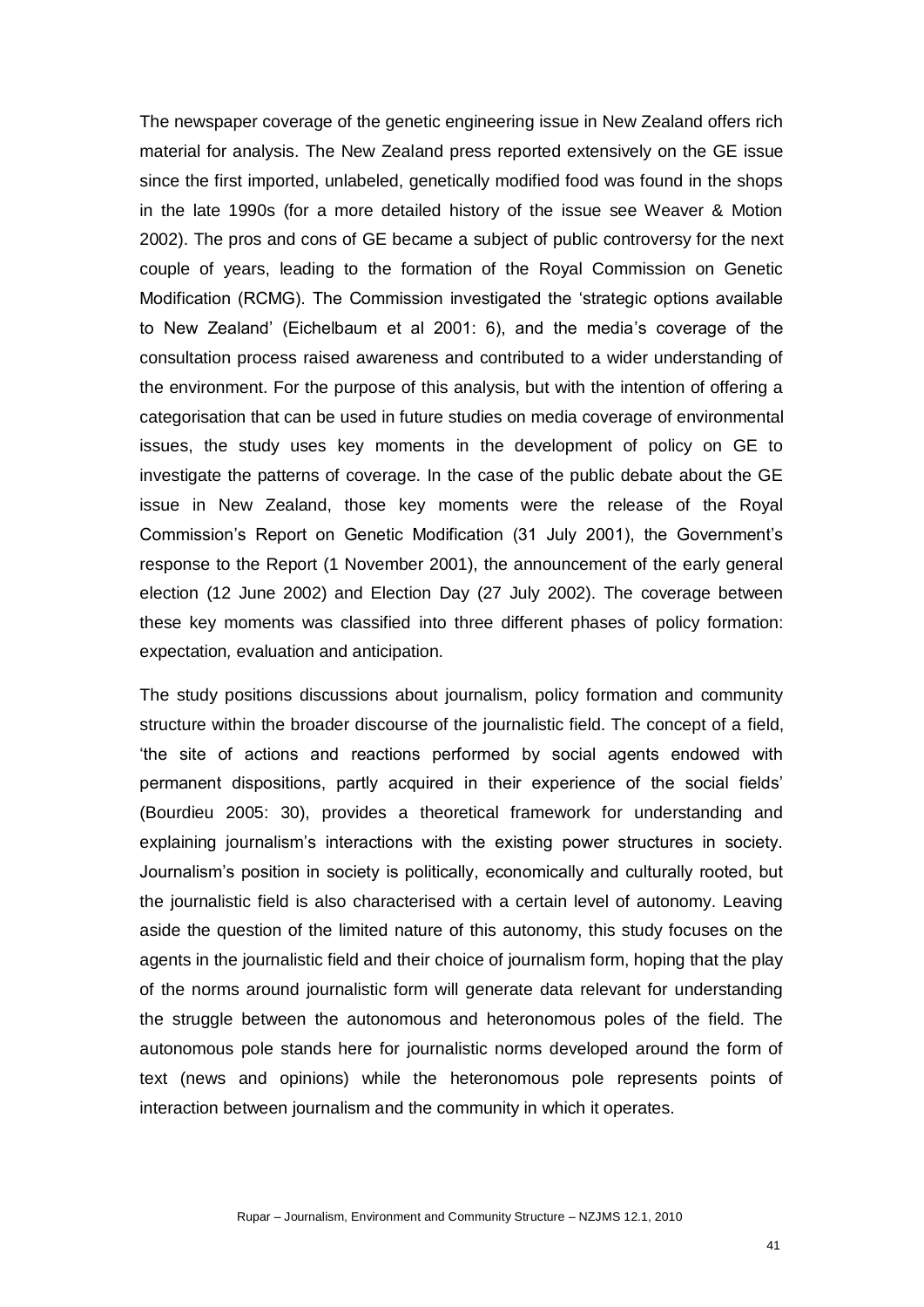#### **The community structure model and cycles in media coverage**

The community structure model, developed by Tichenor, Donohue and Olien (1980), suggests that more pluralistic and diversified communities tend to work in an atmosphere where conflict is a more routine part of public life and as such is reported in news media. By comparison, smaller communities prefer consensus, and news media in those communities play the roles of legitimisers and builders of that consensus. This model has been used by other scholars (Dunwoody and Griffin 1993; 1997; 1998) who confirmed that community pluralism (‗structural' stands for demographic diversity) plays a role in the way media cover conflictive social issues: the media frames are driven by community structures and, by interpretation, championed by the prevailing power structure of a town. The media frame events and issues of public concern, reacting either as promoters of change or watchdogs of society. Journalism studies' scholarship pays particular attention to the diversification of happenings on events and issues. Events are distinct, fixed happenings that are limited geographically and temporally, whereas issues can be defined as 'matters of concern involving repetitive news coverage of related happenings that fit together under one umbrella term' (Johnson-Cartee 2005: 57). Johnson-Cartee (2005) focuses on the claim-makers' activity and the need to identify the transformation of events into issues, and gives a comprehensive list of points to be explored in relation to the media-agenda-policy process. She cites studies that define an issue as 'a conflict between two or more identifiable groups over procedural or substantive matters relating to the distribution of positions or resources' (Johnson-Cartee 2005: 57), and 'triggering devices' as the unforeseen events that often bring issues to the forefront.

Once an issue comes to the forefront, it is explored by the news media and other agents of public debate, until the next trigger brings the next issue to public attention. Other researchers investigated the rise and fall of issues in the public arena, noting how the 'issue attention cycle' consists of periods of intense activity and periods of dramatic drops in activity level (Downs 1972: 38). Analysing cycles in the media coverage of environmental problems, Downs (1972) identified five stages of public attention to the issues: a 'pre-problem', an 'alarmed discovery', a stage of 'euphoric enthusiasm', a stage of 'solution cost acknowledgment', then a 'decline of intense public interest' and finally a 'post-problem' stage, in which attention to the issue settles down (Downs 1972: 39–40). Downs argues that there is no solution to the problem of cyclical attention to environmental issues because they do not possess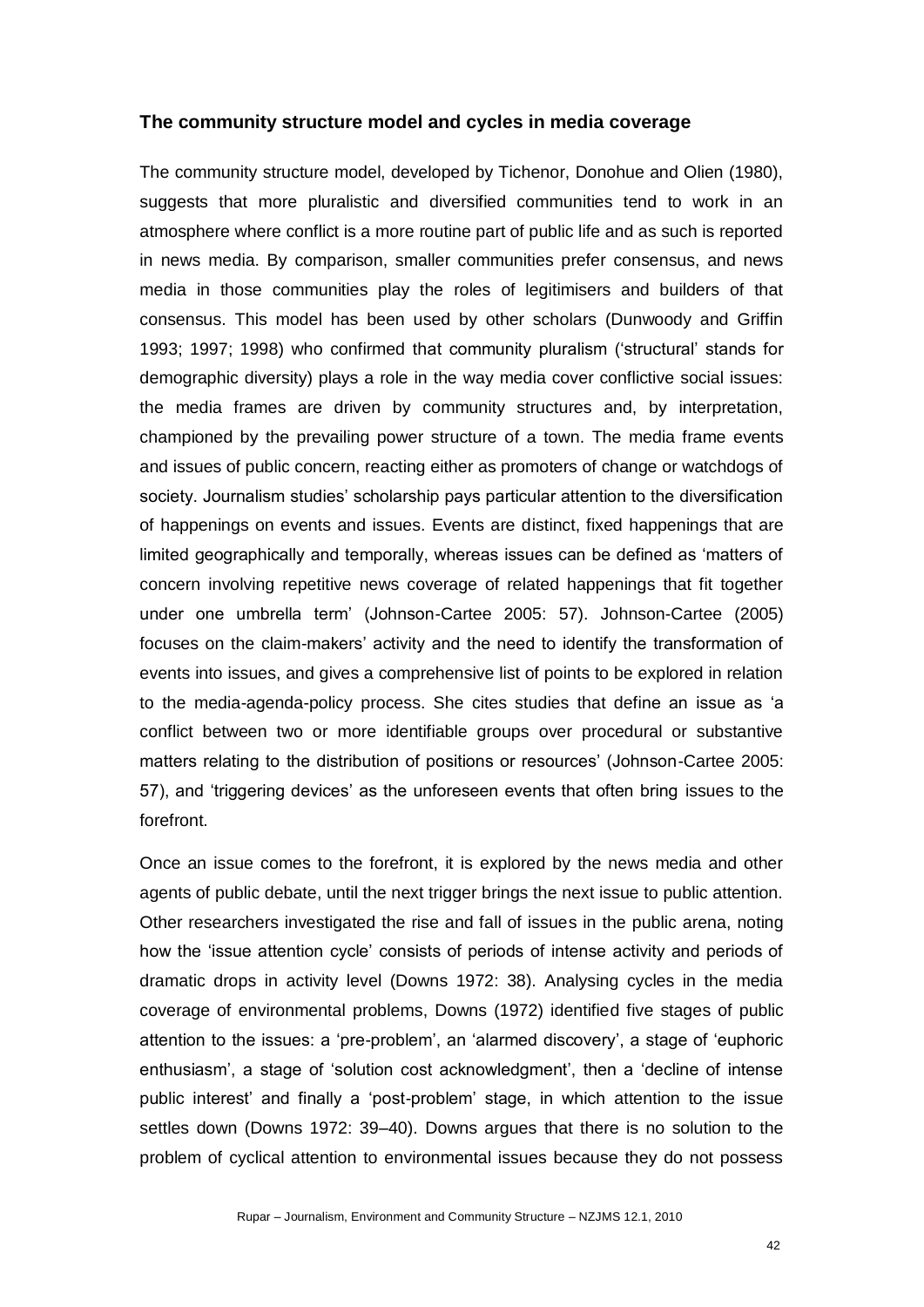those qualities that keep the news media interested. Downs' hypothesis has been challenged by Hilgartner and Bosk (1988), who argue that social problems co-exist in public space, simultaneously seeking and getting media attention. What influences cycles in covering the issue are institutional factors such as carrying capacities, competition for space, and the need for sustained drama. Other scholars investigated issue cycles by focusing on issues and the dynamics of social interactions (Hansen 1991), narrative structures (McComas & Shanahan 1999) and inter-media agenda setting and claims of sources (Trumbo 1994; 1996). In a study of news coverage of global warming over a ten year period, Trumbo (1996) found that scientists were quoted most often as sources for the causes and problems of global warming. By comparison, politicians and special interest groups were quoted most often about judgments or remedies (Trumbo 1996). He indicates that the transition in source dominance corresponds with Downs' (1972) problem-solving phase. The media tend to repeat narrative strategies in such a way that, once a cycle ends, the media are likely to use the narrative outcome of that cycle as a presumption upon which to found the next cycle (McComas and Shanahan 1999). Once the issue comes to a news medium, it is challenged by a new set of institutional principles before being thrown back into the public arena. McComas and Shanahan's study does not explain the clash between a public issue and journalism's institutional setting. In other words, it does not explain how elements of journalism practice, such as choice of journalism form (news or opinions), relate to the status of the issue for public debate. It is not easy to define the status of the semi-learned grammars of practice because practice is more than a mechanical reaction to models or roles. The everyday practice in the journalistic field might appear as a mechanical reaction to a set of models and operational combinations that are passed from generation to generation. Indeed, the models and roles, and the occupational knowledge expressed in the set of journalistic norms, are there, but so is the individual predisposition to challenge them.

In the case of the division between facts and views, one of the most important journalistic norms in the Anglo-American journalism culture, to which the New Zealand press clearly belongs (Norris 2001), journalistic norm develops as a particular rule on how to do a proper job when reporting about the contested issue. When the trainee comes into the newsroom, as one journalist interviewed for this study explains, he learns by example, by seeing and imitating the work of others (Samson, interview 2005). A car crash certainly leads to the form of 'hard news' (reportage too, if it is huge and obtained from eye witnesses), while the latest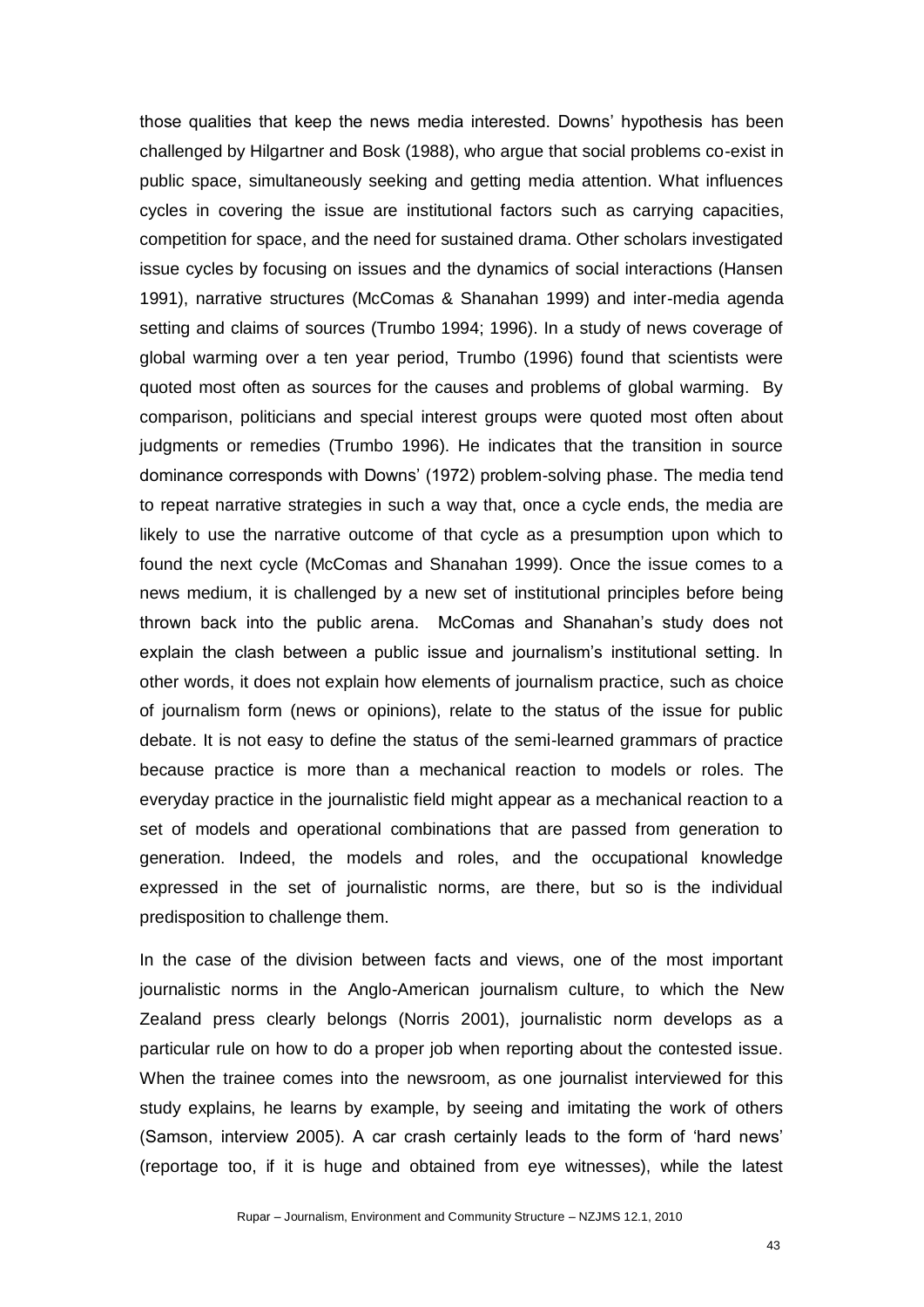Government decision on a long-lasting dispute that polarises society usually deserves a commentary (leader article or opinion piece). However, how this journalistic norm develops, and what the consequences of its application are, is a matter of academic dispute.

#### **The myth of facts and views**

Journalistic norm is wider than the rules articulated in documents such as a Code of Ethics. It includes shared standards of journalism practice, and the principles that guide journalists in their everyday work. The norms are not prescribed, but assumed as a part of the everyday routine. Usually, they are the last to be changed in the newsroom. Occasional interventions of ambitious editors to change the rules of the game usually cause a stir among journalists (Matheson 2003). The norms are conservative: they regulate, rather than anticipate the practice—maybe even more so when they are not written down. The influence of norms on news-making practice is visible in journalistic rituals (everyday activities that include many repetitions, ‗repetitiveness' being an element of ritual) has significance and is shared among the group members. Journalistic rituals are the application of journalistic norms. For example, conducting an interview is a journalistic ritual that includes several norms: to introduce yourself and give your name and the news organisation you are working for at the beginning of the interview, to ask questions clearly, to state accurately the name, status and position of the interviewee, to allow the interviewee to provide answers, to accurately present those answers—to name just few of them. As this list shows, the influence of norms on news-making practice can be significant. Norms differ from medium to medium (from the TV interview to the print interview, for example), they differ across time (in the nineteenth century, the interview was a hidden part of the newsgathering process, and no interviewees' names appeared in the press) and differ in ritual (the style of interview differs between BBC and ITN, as it does between TV One and TV 3 in New Zealand, for example).

The coverage of contested public issues such as GE evokes journalistic norms that protect journalists from making mistakes (Tuchman 1978). Journalists' habitual reaction to the division within society is to follow the rule about division between the facts and views by using clearly distinctive journalistic forms of news and opinions. Journalistic form, a discursive type with 'distinctive rhetorical styles, aesthetic conventions and communicative functions' (McNair 1998: 10) reveals news texts' communicative function: to inform (news), and to comment (opinions). The lines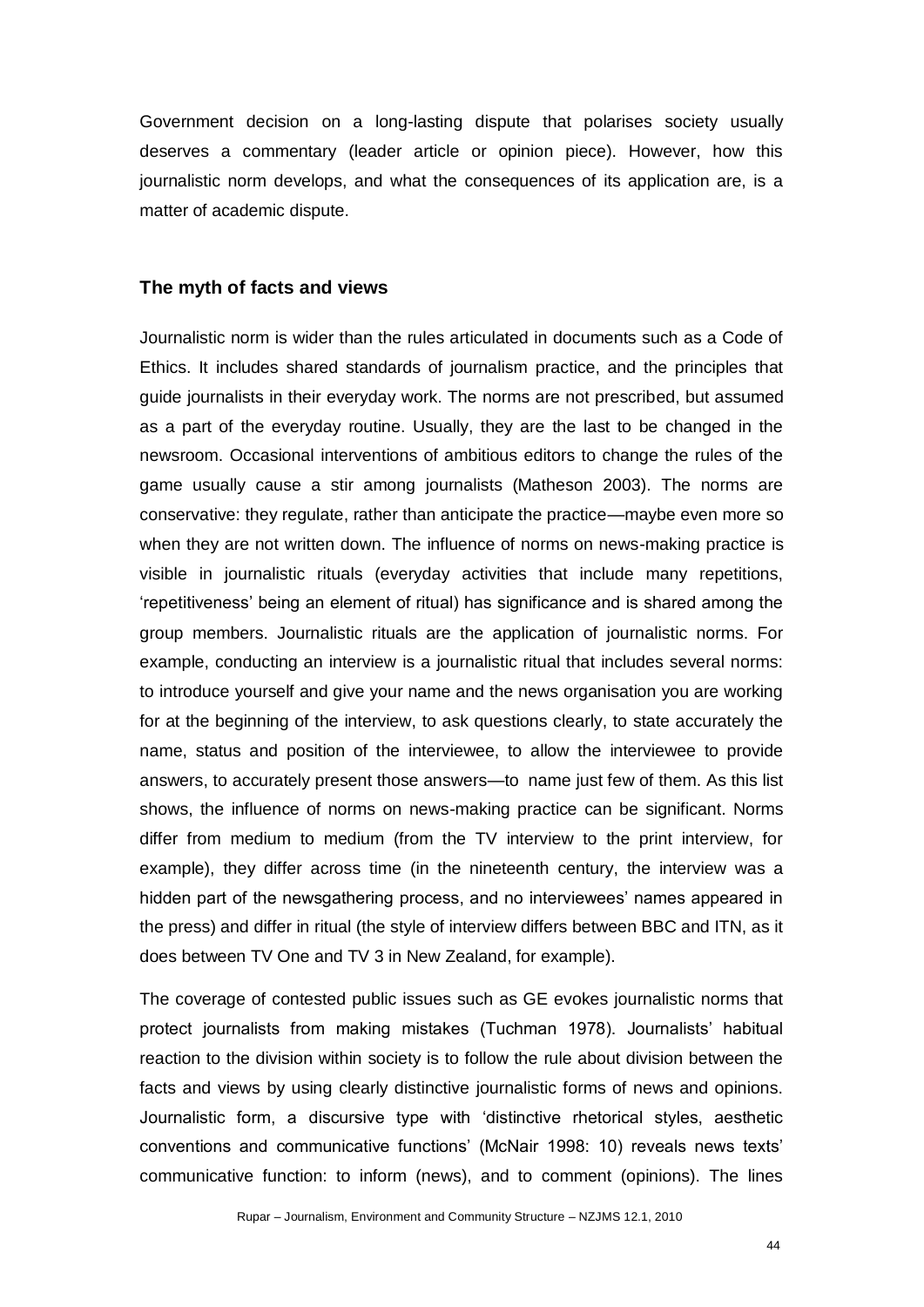between the two forms are blurred, but the distinction has become one of the strongest held journalistic myths, a myth about the difference between publishing facts and views. The investigation of facts in news articles shows that the newspaper's decision to report an issue such as genetic engineering is based initially on an evaluation of the newsworthiness of the event. The answer to the question ‗why should our readers care about this' that Tim Pankhurst, the *Dominion Post* editor-in-chief (online interview, 2005) underlines as the leading principle on which coverage is based, determines the inclusion of the story in the newspaper. What influences its further life in the press is a series of news judgments about the intensity of coverage (number of published articles), the structure of coverage (proportion of news to opinions), and the degree of the newspaper's direct involvement in the public debate (number of editorials and opinion pieces). The following analysis discusses how these components—intensity, structure and involvement—are related to the community in which a newspaper is based and the status of an issue in the public policy process.

#### **Methodology: news and views in three phases of coverage**

The study looks at articles on GE in three broadsheet newspapers published in three cities in New Zealand: *The New Zealand Herald*, published in Auckland, the business capital of New Zealand; *The Dominion (Post)*, published in Wellington, the political capital of New Zealand; and *The Press*, published in Christchurch, a regional centre of the South Island. These three newspapers in the three biggest cities in New Zealand are the oldest news media in the country. They are suitable for the investigation of journalistic norms because the newsroom practice there has been formulated and modified by generations of journalists. These dailies have also the biggest circulation in New Zealand (Table 1).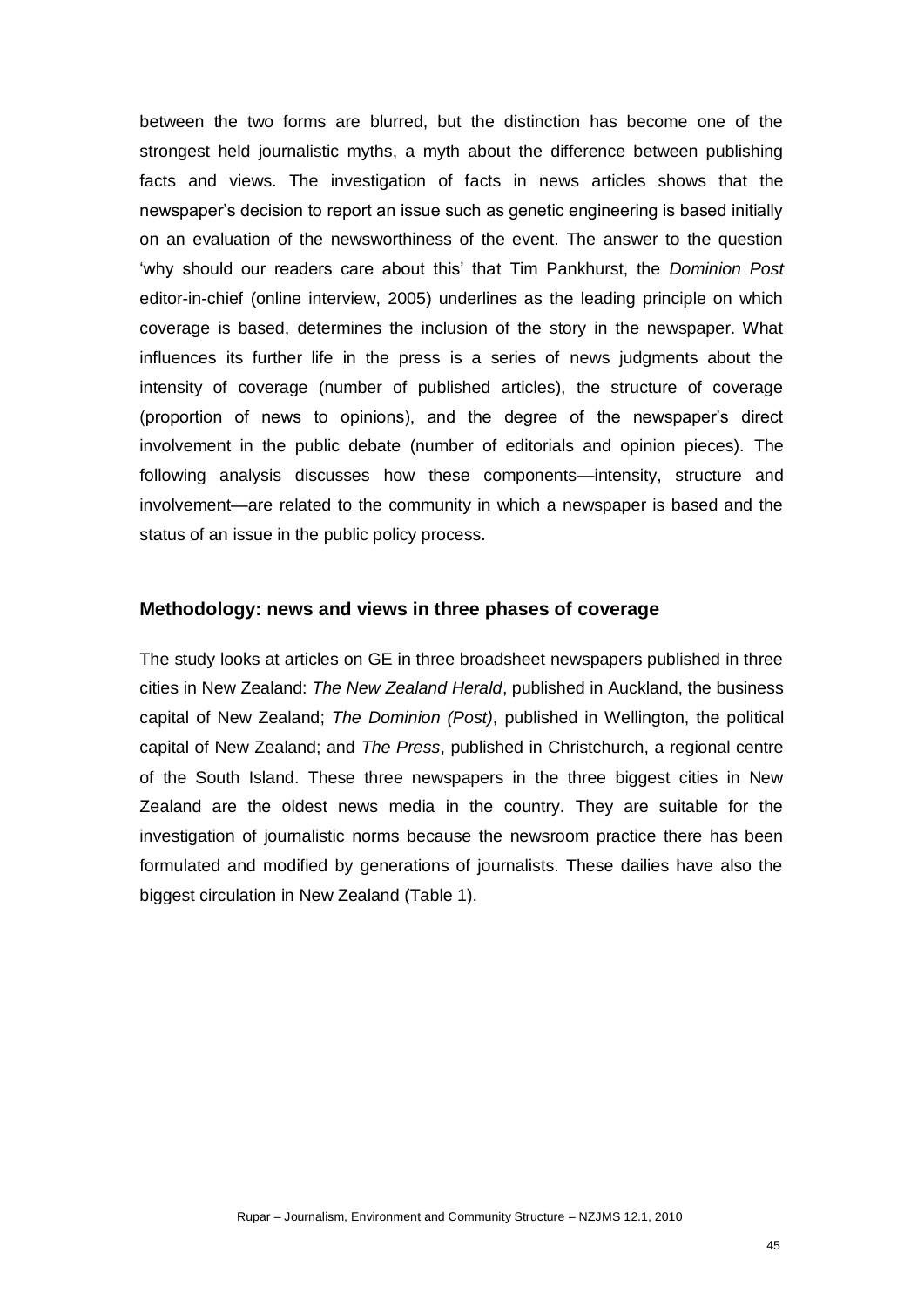**Table 1. Newspapers' circulation** <sup>1</sup>

| <b>NEWSPAPER</b>       | Circulation at 30.09.2001 |
|------------------------|---------------------------|
| The New Zealand Herald | 211,117                   |
| The Press              | 91,024                    |
| The Dominion           | 68,571                    |

1 Source: New Zealand Audit Bureau of Circulations, 2001. The study deals with the articles published from August 2001 to August 2002, therefore data from 2001 are appropriate.

Using the community structure model and Census data (Statistics New Zealand 2001), I compared the following information about the citizens of Auckland, Wellington and Christchurch: language spoken, religious affiliation of citizens, education level, income, and number of internet users. Based on this comparison, Auckland and Wellington appear as significantly more diverse and socially pluralistic communities than Christchurch. The number of people living in these three cities (wider region) in 2001 were: Auckland 1,091,136,Wellington 407,916 and Canterbury, a region around Christchurch 466,191. When it comes to languages spoken, 94% of people in Auckland spoke English and 31% of people listed Maori, Samoan, New Zealand Sign Language and Other as languages spoken. In Wellington 96% spoke English and 21 % also spoke other languages, while in Canterbury 97% spoke English and only 4.5% spoke another language. Religious affiliation shows a similar community structure: in Auckland 58% of people said they were Christians, 7% stated a non-Christian religion (Buddhism, Hindu, Jewish, etc.), 29% declared themselves to be non-religious, and 6% objected to that question. In Wellington, 60% of people said they were Christians, 5% non-Christians, 30% nonreligious, and 6% objected to the question. In Canterbury, 62% were Christians, 2% non-Christians, 30% non-religious, and 7% objected to the question. When it comes to education, in Auckland 19% of people had no qualifications, while 4% had a higher degree (above Bachelor degree level); in Wellington 19% had no qualifications and 5% had a higher degree. In Canterbury 25% of people had no qualifications, while 3% had a higher degree. Data about personal income also indicated far more similarities between Auckland and Wellington than between either of them and Christchurch. In Auckland and Wellington, 3% of people earned more than \$100,001, but only 1.5% did so in Canterbury. Access to the Internet shows similar data: 44% of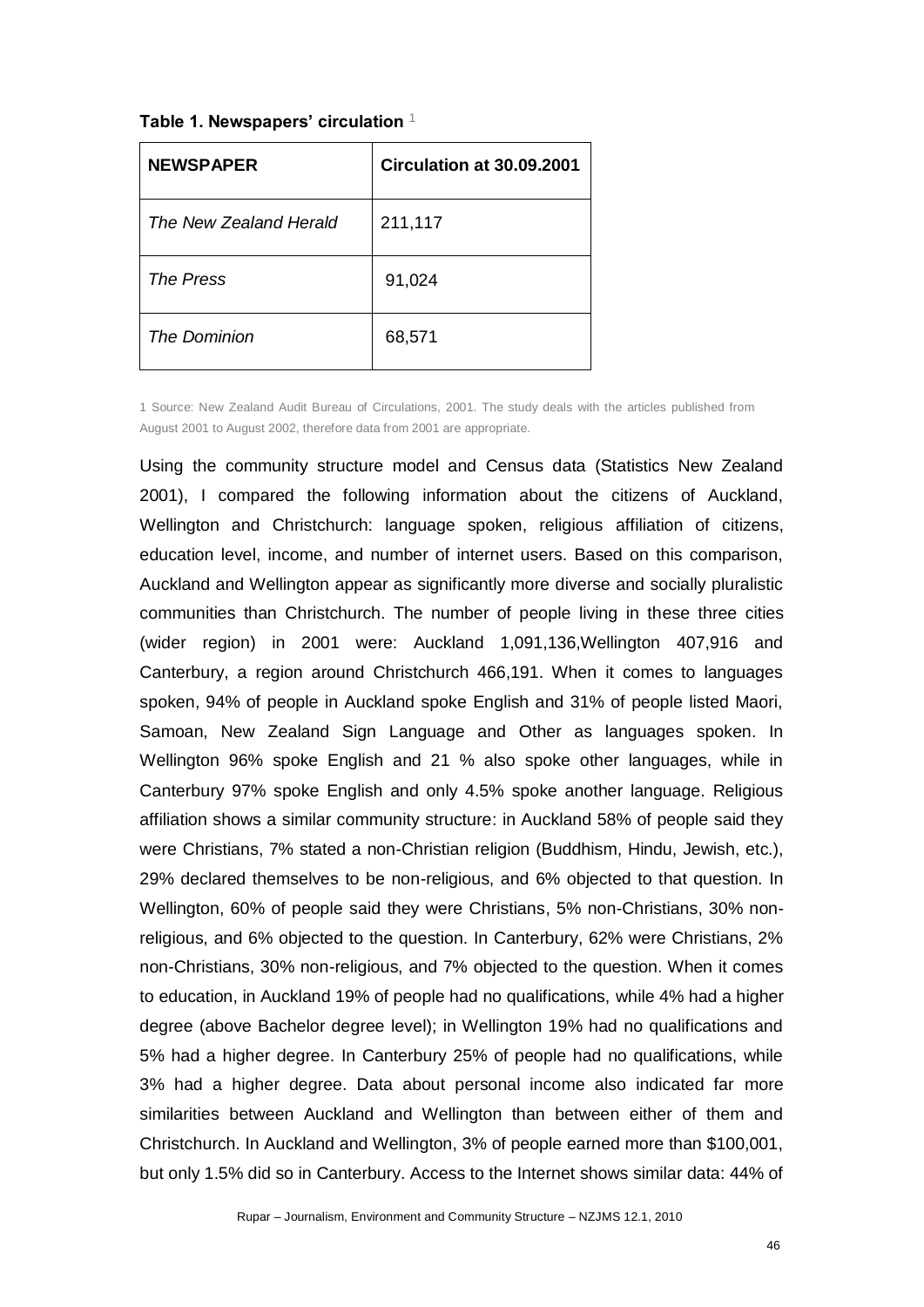households in Auckland had access to the internet, 44% in Wellington and only 36% in Canterbury. When it comes to employment, the unemployment rate in Auckland was 5%, in Wellington 4.8% and in Canterbury 3.8%.

These data indicate a similarity of community context for *The New Zealand Herald* and *The Dominion Post*. When it comes to the ownership structure, the picture is different. *The Dominion Post* and *The Press* have the same owner (Fairfax), while the *New Zealand Herald* – at the time of this study – belongs to APN News. All three newspapers were fully owned by New Zealand companies until 1975, when the News Media Ownership Act was changed to remove all restrictions on foreign ownership of print media (and also to allow foreign ownership of television and radio). This and subsequent legislation, including the major deregulation of the media market in 1988, brought international companies to New Zealand: Fairfax – the owner of *The Dominion Post* and *The Press*, and APN News & Media Limited (APN)—the owner of *The New Zealand Herald*. Fairfax and APN together control over 90% of the circulation in the metropolitan, provincial and Sunday newspaper markets in New Zealand. Every major media company in the media sector in New Zealand is foreign owned, a situation that some authors find problematic and 'without parallel in the modern world' (Norris 2002: 36).

This context provides a background for the examination of the newspapers' reporting on the issue of genetic engineering. Using the methods of content analysis and interviews, the study explores how two forms of news texts, news and opinions, were used in the coverage of the GE issue and how the proportion of news and opinions varied from July 2001 until July 2002. Three phases of coverage are identified. The first phase, expectation, relates to the coverage of genetic engineering between the release of the Report (July 2001) and the Government's response to the Report (November 2001). Expectation-driven stories have, therefore, an easily recognisable time frame, from the time when the question or the issue is raised or opened (the release of the Report) until the moment when it is resolved (the Government's response). The second phase, evaluation, includes articles published between the point at which Government policy was announced (November 2001) to the announcement of the early election (May 2002). Evaluation-driven stories assess the policy through an examination of the patterns of issue occurrence. The stories are focused on an issue rather than an event, the trigger (reason for publishing the story) differs and the time frame is flexible. Although the policy is examined, the evaluation does not necessarily involve a call for action. The third phase, anticipation, includes the articles published between the announcement of the early election (May 2002)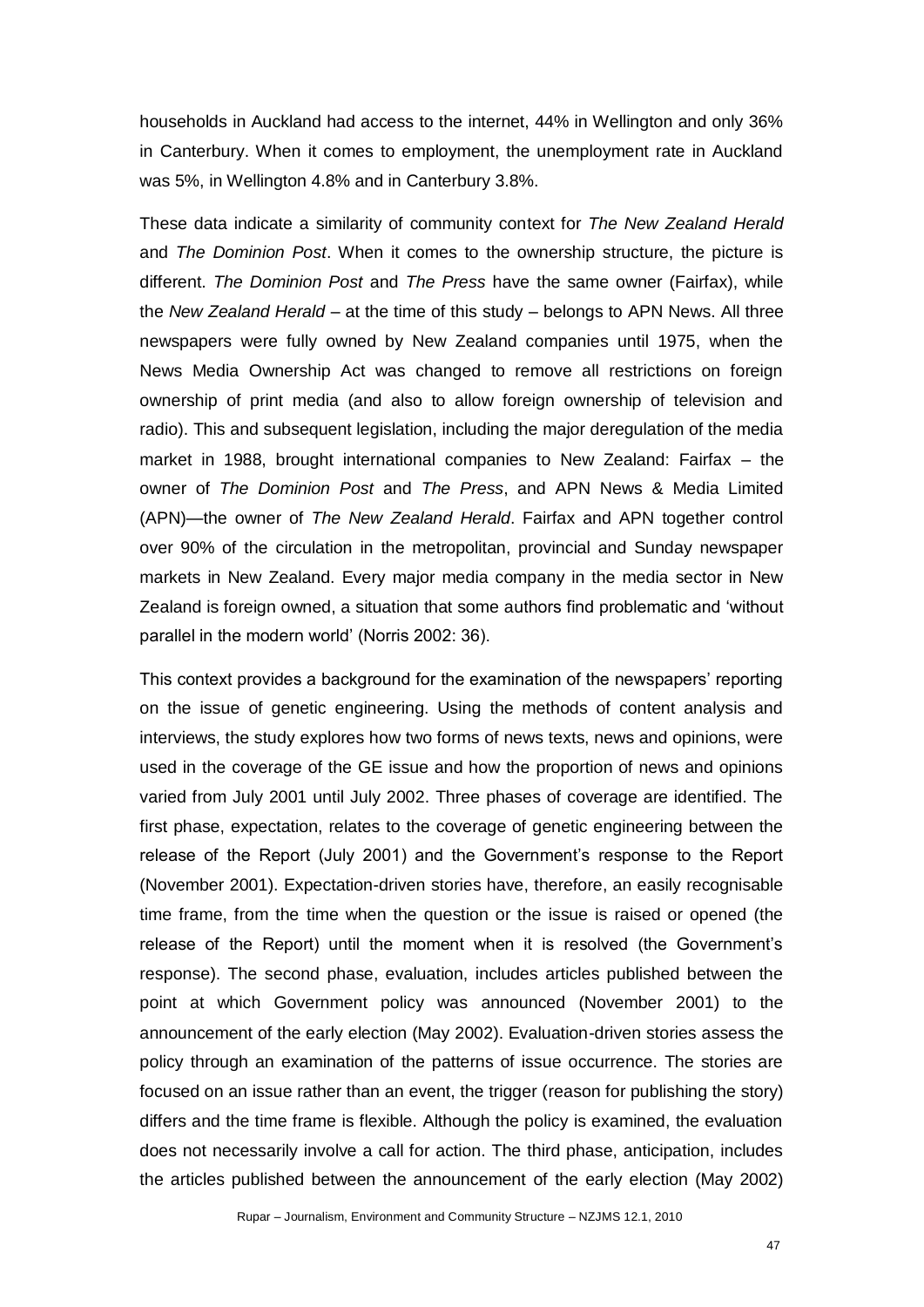and Election Day (July 2002). It is characterised by stories that treat the issue as a sub-topic of a wider subject, an event yet to come; the issue is used as a trigger for a story about something else. In the case of newspaper coverage of genetic engineering, the news articles in the anticipation phase use the issue of GE to discuss political relations, the balance of power and the different parties' chances of winning the election or forming a coalition.

The case study of genetic engineering, with its clearly defined markers of policy formation, provides straightforward material for the investigation of what journalistic norms develop around expectation, evaluation or anticipation stories, and how they are related to the forms of the published news articles. The classification news and opinion follows two functions of mass media: informative and interpretative (Merill et al 1990: 61–63), where naturally 'news informs' and 'opinion comments'. The authors state five functions of the mass media: information, persuasion, service to the economic system and transmission of culture. 'News' in this study constitutes all articles published in the informative sections of a newspaper, written by journalists or reprinted from other news media, that inform readers of recent events about genetic engineering. The 'news' subcategory includes reports, feature articles, interviews, backgrounders, and front and back page articles if they contain information on genetic engineering and are longer than fifty words. 'Opinion' constitutes all articles published in the informative section of a newspaper that explicitly express opinion, and includes editorials, regular columns of staff writers, regular columns of guest writers, occasional commentaries and all opinion pieces published on 'Dialogue' and ‗Opinions' pages.

### **To inform and to comment**

A content analysis of all articles published in the three dailies from 31 July 2001 to 27 July 2002 (Table 2) shows that *The New Zealand Herald* was ahead of the other two papers in terms of informing its readers about genetic engineering and commenting on it. Almost a third (30 %) of *The Herald*'s coverage comprised opinion pieces. This compares with 24% of opinion pieces in the coverage of *The Press* and 13% in the coverage of *The Dominion*. Clearly, *The Herald* played a much greater partisan role in attempting to persuade its readership than the other two newspapers.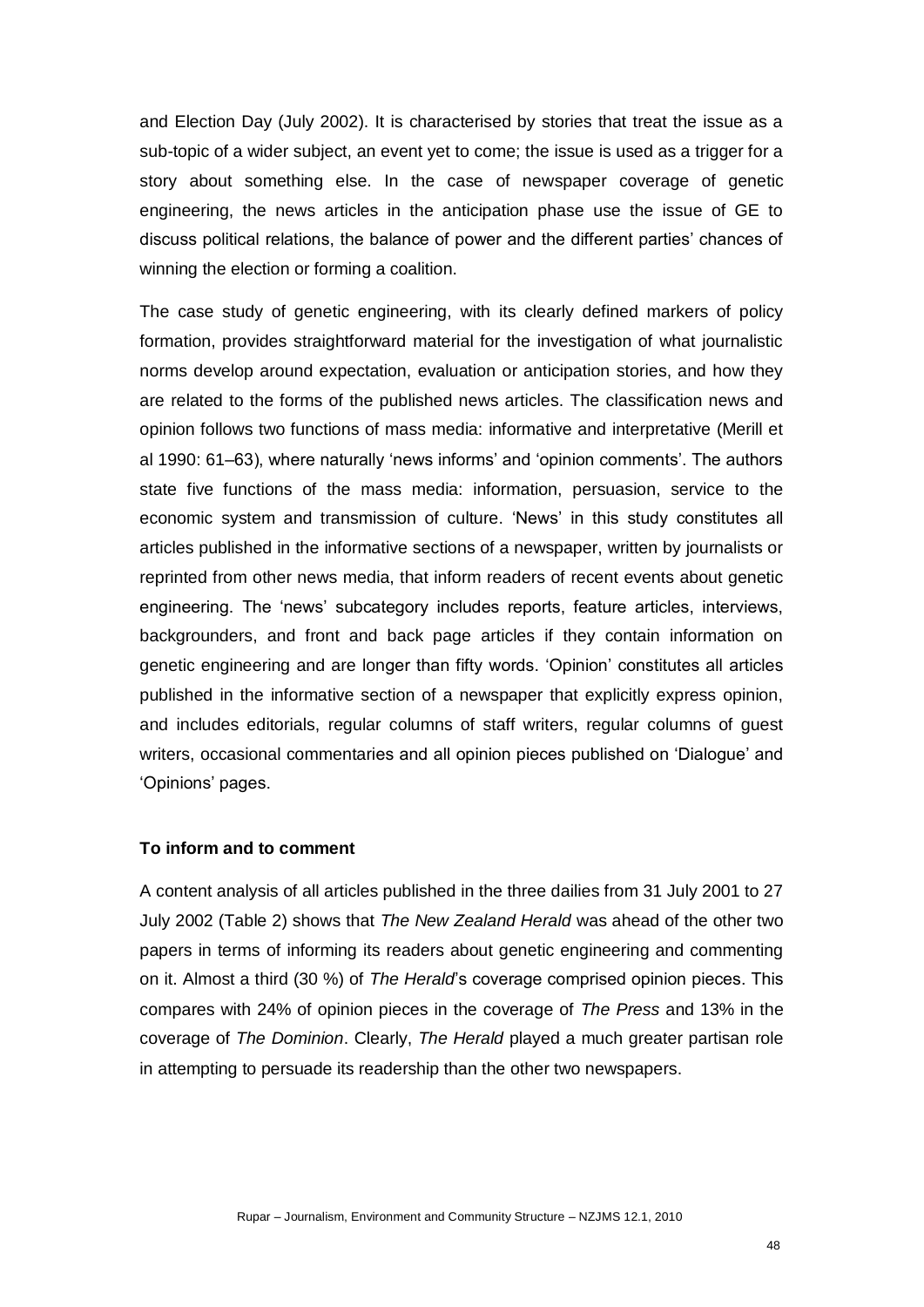# **Table 2. Journalistic form**

| <b>NEWSPAPER</b>       | <b>News</b> | <b>Opinion</b> |
|------------------------|-------------|----------------|
| The New Zealand Herald | 234 (70%)   | 100 (30%)      |
| The Press              | 118 (76%)   | 37 (24%)       |
| The Dominion           | 159 (87%)   | 24 (13%)       |

The frequency of appearance of the articles shows that the newspapers paid cyclical attention to the genetic engineering issue (Table 3).

| <b>NEWSPAPER</b>          | <b>Phase one</b><br>Expectation | Phase two<br>Evaluation | <b>Phase three</b><br>Anticipation | Total      |
|---------------------------|---------------------------------|-------------------------|------------------------------------|------------|
| The New Zealand<br>Herald | 91 (27%)                        | 88 (26%)                | 155 (46%)                          | 334 (100%) |
| <b>The Press</b>          | 75 (48%)                        | 38 (25%)                | 42 (27%)                           | 155 (100%) |
| The Dominion              | 57 (31%)                        | 47 (26%)                | 79 (43%)                           | 183 (100%) |
| <b>TOTAL</b>              | 223 (33%)                       | 173 (26%)               | 276 (41%)                          | 672 (100%) |

**Table 3. Number of articles throughout the year** 

The three phases of the coverage, as explained, are identified in relation to four benchmark events. The distinction between phases is made relative to the public policy decisions, and the meaning of public policy is flexible enough to include discussions on issues of public interest and not only actual policies. The three phases correspond with the status of the issue in the public policy arena and the time of their appearance in the press.

The stories in phase one, expectation*,* usually have a clear trigger (‗Government is about to announce a policy'); the stories in the evaluation phase are more vague about stating the reasons for the coverage ('A number of scare stories have been reported in relation to genetic engineering'); and anticipation phase stories usually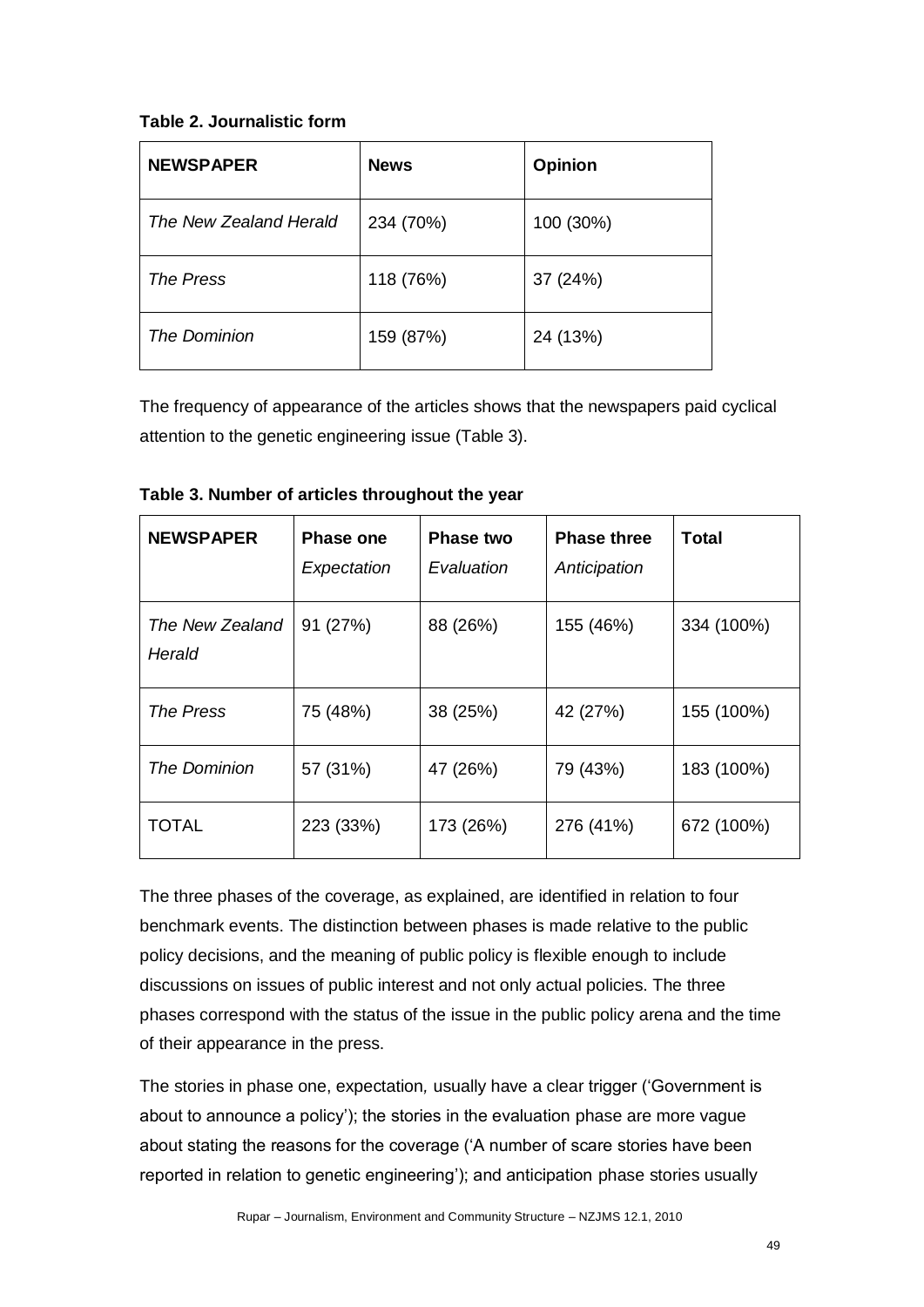connect the issue with other more important issues (‗GE will decide this election'). There are some overlaps between coverage driven by expectation, evaluation and anticipation. The media coverage of GE shows how the anticipation-driven coverage dominated the treatment of the issue in the major centre newspapers (*The New Zealand Herald* and *The Dominion*), while the regional centre paper (*The Press*) paid more attention to the GE issue in the expectation phase.

The difference in the treatment of the issue can be explained as a reflection of the differences between the editorial policies of the newspapers as well as their relationship with the community. First, *The Press* is a local newspaper based in a rich agricultural region in New Zealand, and was more interested in investigating the impact of the future GE policy on the development of agriculture than the other two newspapers. Out of 75 articles published in the expectation phase in *The Press*, 14 deal with the issue of farmers' views on GE (18.6%), far more than *The New Zealand Herald* (8%) or *The Dominion* (14%). Second, as a regional paper, *The Press* is more interested in 'soft' than 'hard' news and the higher number of articles in the *expectation* phase reflects several individual actions organised by the Organic Farmers—an association opposed to the commercial release of GE—and by local Green Party members. For example, one family walked from Christchurch to Wellington (370km) to express their concerns in regard to GE and *The Press* followed their journey extensively—twelve articles were published on their journey (the same march was ignored by the major centre newspapers). And, thirdly, the discrepancy in the number of articles published ahead of the election (anticipation phase) reflects the different level of interest in the elections between highly interested major-centre newspapers and the moderately interested local press.

The use of GE to discuss the balance of political power is most visible ahead of the elections in the anticipation phase*,* but was incorporated in both the expectation and evaluation of GE ('Would the Greens support the Government on issues of confidence and supply?'). The level of interest in the issue varies: in all three newspapers it drops in the evaluation phase signifying the daily press's preoccupation with events with a clear time frame. In the evaluation phase, with no policy decision or elections on the horizon, the press became less interested in the issue of genetic engineering. The newspapers lost the set of handy triggers from the preparation of the policy phase (press conferences, demonstrations, public meetings, official announcements), and journalists, who did not get media-staged events from the pre-election anticipation phase, had to deal with the reality of GE as an 'emergent science, science whose truth has not yet been settled by consensus, either scientific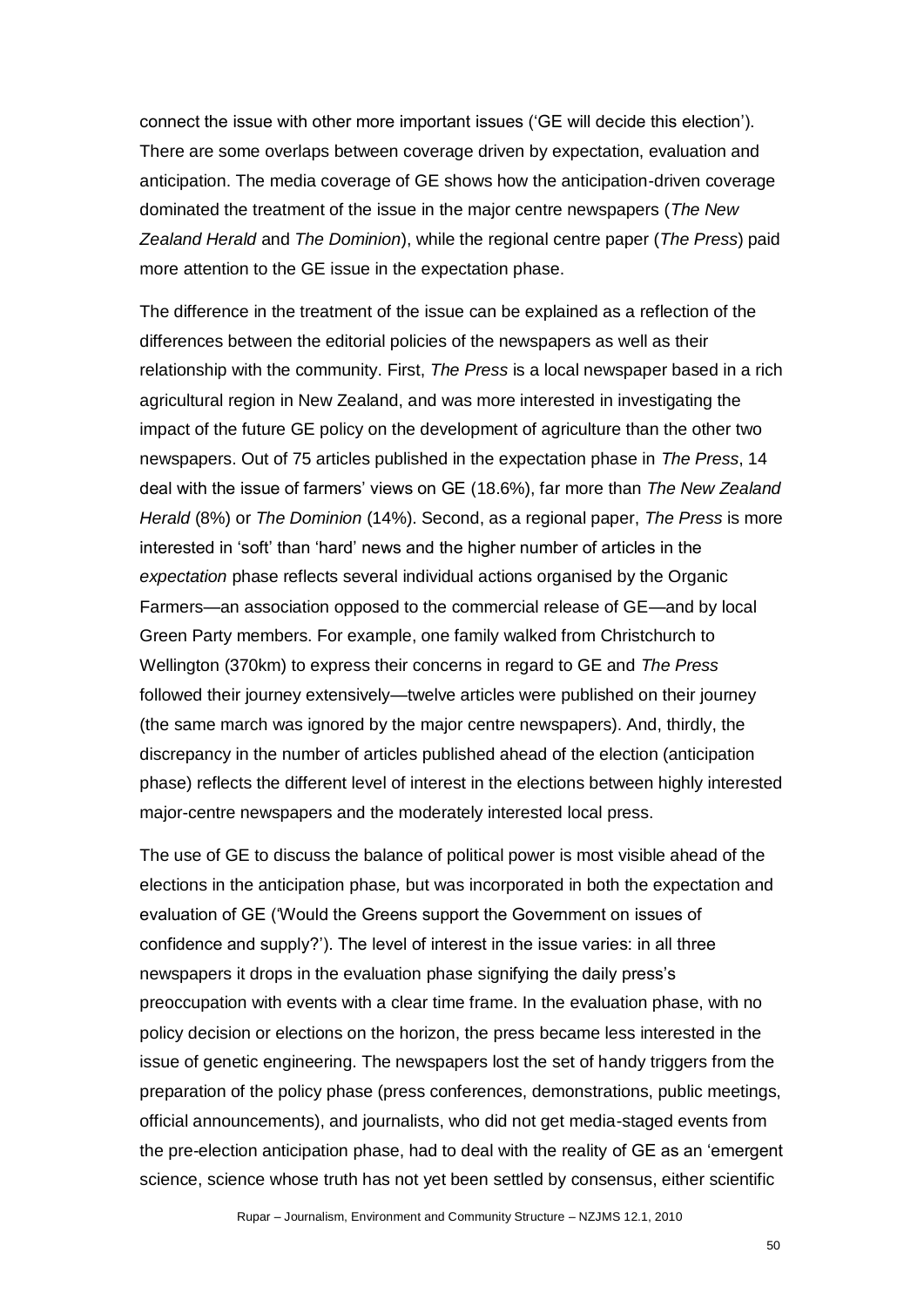or public' (Priest 1999: 97). The question is, therefore, one of how journalistic form in expectation, evaluation or anticipation stories corresponds with the public debate about the issue.

The proportion of 'news' to 'opinions' changed in those three phases—what is important in Table 4 are not absolute numbers, but the proportion of 'news' to ‗opinions':

| <b>NEWSPAPER</b>    | <b>Phase One</b> |          | <b>Phase Two</b> |                | <b>Phase Three</b> |                |
|---------------------|------------------|----------|------------------|----------------|--------------------|----------------|
|                     | Expectation      |          | Evaluation       |                | Anticipation       |                |
|                     | <b>News</b>      | Opinion  | <b>News</b>      | <b>Opinion</b> | <b>News</b>        | <b>Opinion</b> |
| The New Zealand     | 67               | 24       | 63               | 25             | 104                | 51             |
| Herald              | (74%)            | (26%)    | (72%)            | (28%)          | (67%)              | (33%)          |
| <b>The Press</b>    | 67               | 8        | 23               | 15             | 28                 | 14             |
|                     | (89%)            | $(11\%)$ | (60%)            | (40%)          | (66%)              | (34%)          |
| <b>The Dominion</b> | 51               | 6        | 40               | $\overline{7}$ | 68                 | 11             |
|                     | (89)%            | $(11\%)$ | (85%)            | (15%)          | (86%)              | (14%)          |
| <b>TOTAL</b>        | 185              | 38       | 126              | 47             | 200                | 76             |
|                     | (83%)            | (17%)    | (73%)            | (27%)          | (72%)              | (28%)          |

**Table 4. Journalistic form throughout the year**

The proportion shows that all three newspapers were more interested in informing (publishing more news) when the policy was still in preparation (expectation phase) than when the policy was adopted (evaluation phase) or discussed in relation to another issue (anticipation phase). This preference corresponds with the informative function of the newspapers that McQuail (2000) puts at the top of the major social functions of the mass media in contemporary society. The list also includes correlation, continuity, entertainment and mobilisation, where correlation is explained as 'explaining, interpreting and commenting on the meaning of events' (79).

The number of 'opinion' articles that carry the correlation function of commenting upon the issue is lowest in the expectation phase, slightly higher in the evaluation phase and highest in the anticipation phase. This trend corresponds with the status of the issue in the public domain. The public disagreement over the best solution for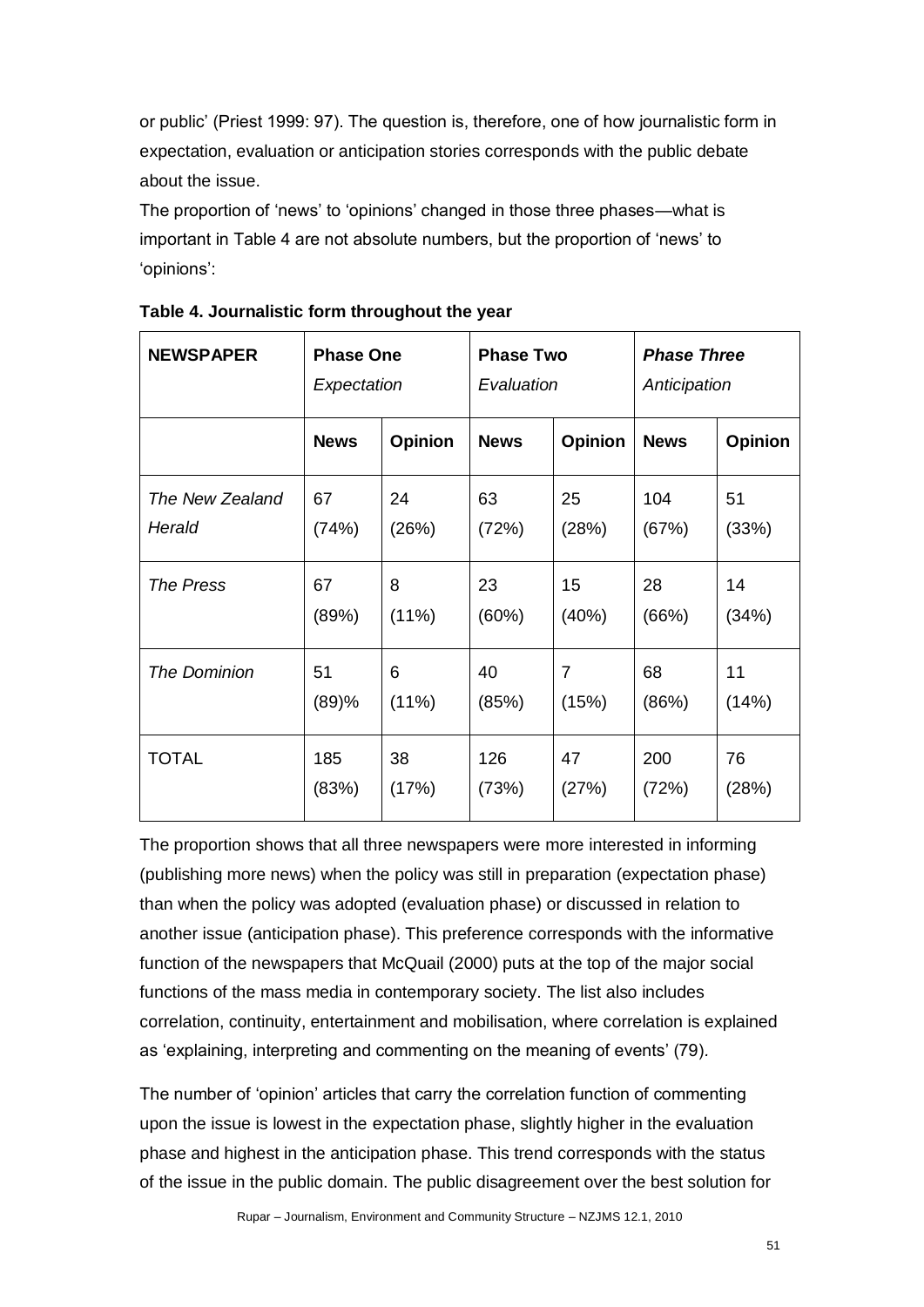the GE issue (or any issue in the public domain) has legitimacy during the preparation of the policy and is incorporated into the news articles through extensive news coverage where, under the umbrella of objectivity, different voices (sources of news) get a chance to be heard. But once the policy is adopted, the disagreement moves into the evaluation phase and the number of opinions becomes proportionately higher.

The relatively high number of opinion pieces published in *The Press* in the evaluation phase—higher than in *The Herald* and *The Dominion*—comes again from the community context. On 10 January 2002 someone broke into the local scientific laboratory in Christchurch, a glasshouse with genetically modified potato plants, and destroyed the crops. The event, labelled as an act of vandalism (‗Eco terrorism', *The Press*, 17 January 2002) intensified the coverage and increased the number of opinions as evaluation of that particular event, and not the whole GE policy.

The relationship between the press coverage and the status of the issue in the public domain becomes more interesting when the number of editorials is identified. The coverage of the GE issue in the three phases indicates that the New Zealand press has a preference for evaluating policy when it is adopted (evaluation and anticipation phase), rather than influencing its preparation (expectation phase). This, however, does not mean that the press has no ambition to make its voice heard and contribute to the policy-making process. It does have such an ambition. In the policypreparation phase (expectation), the press, through editorials, gives itself privileges to comment upon the issue more often than the other writers of opinion articles. A closer look at the structure of opinion items (Table 5) shows that the press has a strong ambition to influence policy: it raises its own voice more often when policy is being prepared, rather than after it has been established.

52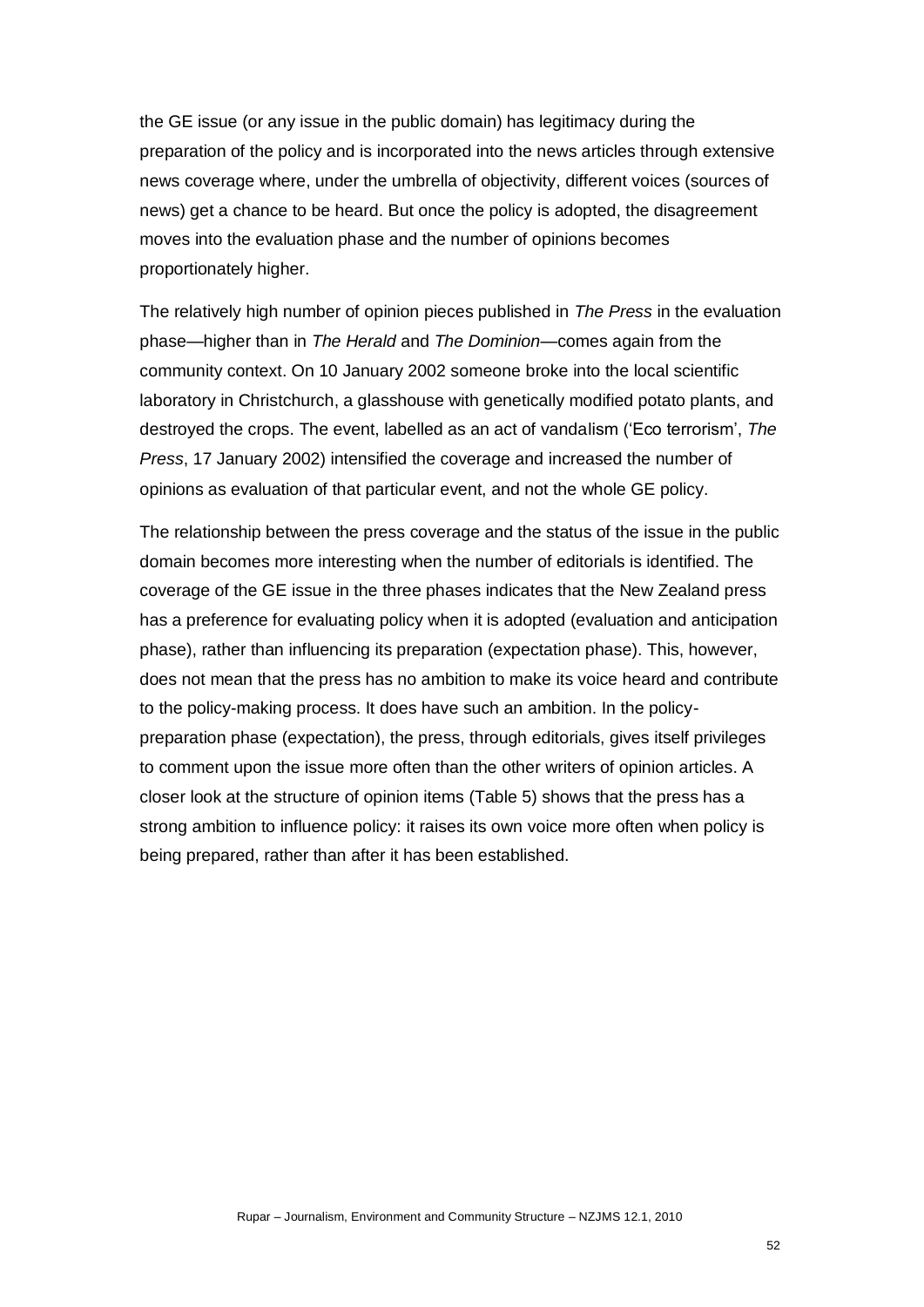| <b>NEWSPAPER</b>    | <b>Phase one</b> |              | <b>Phase two</b> |              | <b>Phase three</b> |                |
|---------------------|------------------|--------------|------------------|--------------|--------------------|----------------|
|                     | Expectation      |              | Evaluation       |              | Anticipation       |                |
|                     | Edit.            | <b>Other</b> | Edit.            | <b>Other</b> | Edit.              | <b>Other</b>   |
| The New Zealand     | 8                | 16           | $\overline{2}$   | 23           | 6                  | 45             |
| Herald              | (33%)            | (67%)        | (8%)             | (92%)        | (12%)              | (89%)          |
| <b>The Press</b>    | 3                | 5            | 4                | 11           | 4                  | 10             |
|                     | (37%)            | (63%)        | (40%)            | (60%)        | (29%)              | (71%)          |
| <b>The Dominion</b> | 3                | 3            | $\overline{2}$   | 5            | 4                  | $\overline{7}$ |
|                     | (50%)            | (50%)        | (26%)            | (74%)        | (36%)              | (64%)          |
| <b>TOTAL</b>        | 14               | 24           | 10               | 37           | 14                 | 62             |
|                     | (37%)            | (63%)        | (21%)            | (79%)        | (18%)              | (82%)          |

**Table 5. Number of editorials and other opinion pieces throughout the year**

All three papers published, proportionately, more editorials on GE in the expectation phase than in the evaluation and anticipation phases. The exception is *The Press,* but when the summary-of-the-year editorials (with GE as just of the events that characterised the previous year) are excluded, the trend is the same (it would be 10%). The papers' willingness to declare their own standpoint on the GE issue in the middle of the heated debate about the Royal Commission's Recommendations, at a time when it was not clear how the Government would respond and what policy would be adopted, might indicate the newspapers' ambition to shift towards the role of public arbiter in society.

New Zealand journalists' description of the coverage of GE in the light of the newspapers' role in society follows the patterns of their peers in the Anglo-American world. One of the interviewees for this study sums it up as 'to inform and educate and promote discussion, to connect individuals with the societies in which they live and work' (Langdon, interview 2005), while another says it 'provides the public with information on which they can base their own informed opinions and actions' and functions 'as a forum for the views of the public and provides considerable space in its op-ed pages for contributed commentary' (Ellis, interview 2005). The issue of genetic engineering has reinforced the concept of the press as an arena for public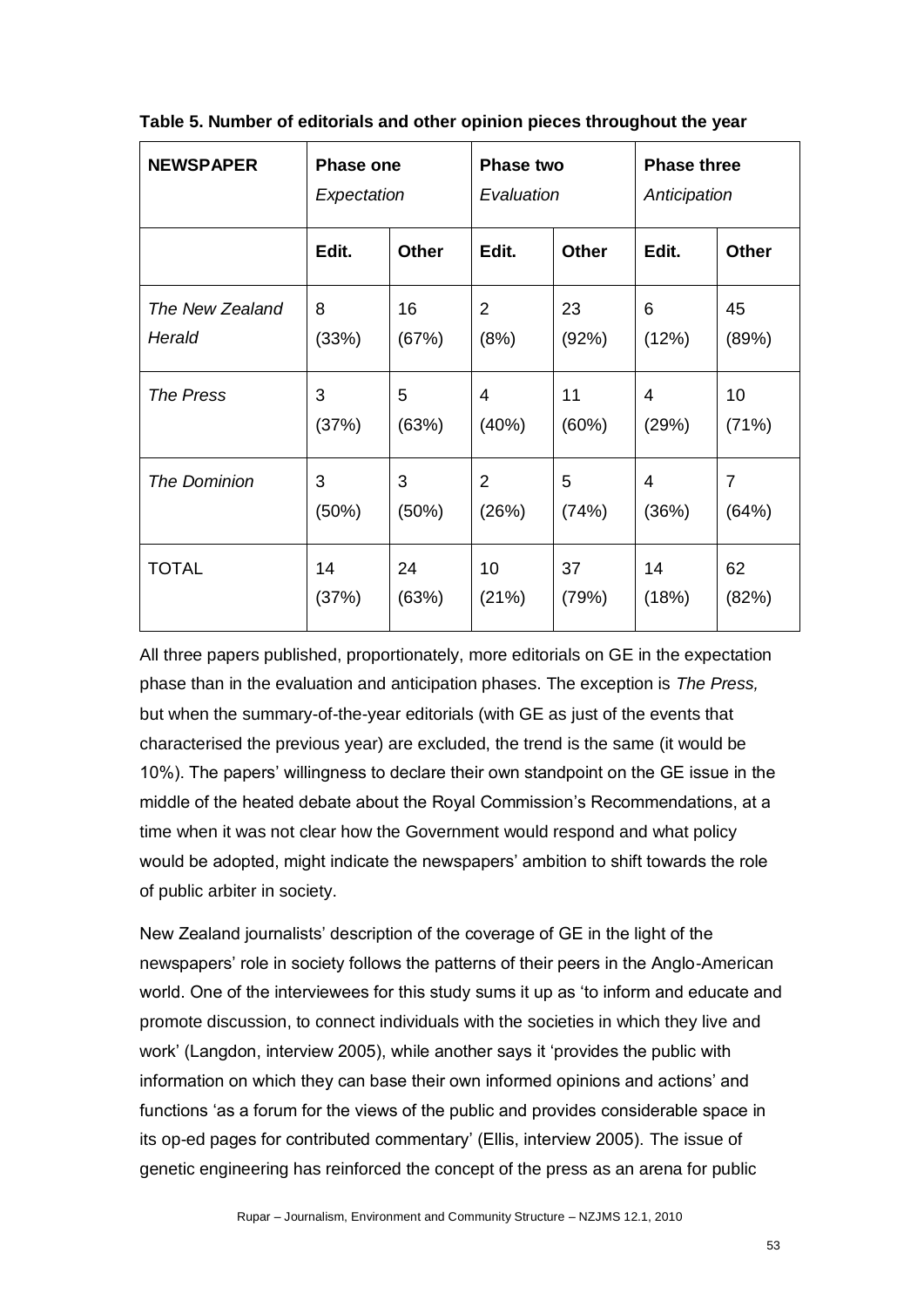debate. Journalists' reflection on their work, both on objectives and practice, certifies awareness of the forum-creating capacity of the press. However, the proportion between news and opinions, analysed in three newspapers, demonstrates variations in levels of willingness to critically engage with the issues in the public domain. Differences come both in relation to policy formation and the structure of the community within which the newspaper is based.

#### **Community structure determines approach?**

The study has shown a difference in the newspapers' judgements about the relevance of genetic engineering. The three papers had different habitual perceptions of their readers' interest in the GE issue. More similarities were found between the newspapers that belong to pluralist communities than between the newspapers that have the same owner. Thus, there were more similarities in the coverage of the issue between *The New Zealand Herald* and *The Dominion Post* (major-centre papers) than between *The Dominion Post* and *The Press* (same owner). The power structure in the community had an impact on the way the issue was represented in the press. *The Herald's* coverage bore the stamp of the prevailing business structure, *The Dominion Post's* of the prevailing political interpretations of the event, while *The Press's* coverage was focused on local and regional aspects of the GE stories.

When it comes to the question of how journalism practice relates to the policy making process, the cycles in news reporting reflects the internal logic of the journalistic field and the dynamics between the journalistic and other social fields. Three phases in the coverage of the genetic engineering issue followed the pattern of policy formation. The news cycles and policy cycles are intertwined, but the comparative study of the three New Zealand dailies' coverage of genetic engineering indicate that the community structure, in the case of New Zealand, has the strongest voice in determining the manner of reporting a contested issue in society. The analysis demonstrated that the circle of opinions and news in the coverage is a routine way of dealing with an ongoing story, signifying the daily press's preoccupation with events with a clear time frame. In the evaluation phase, with no policy decision or elections on the horizon, the press became less interested in the issue of genetic engineering. A closer look at the structure of opinion items—number of editorials extracted shows that the press has a strong ambition to influence policy. One of the most interesting findings of this study is that a newspaper raises its own voice more often when policy is being prepared than after it has been established, but more case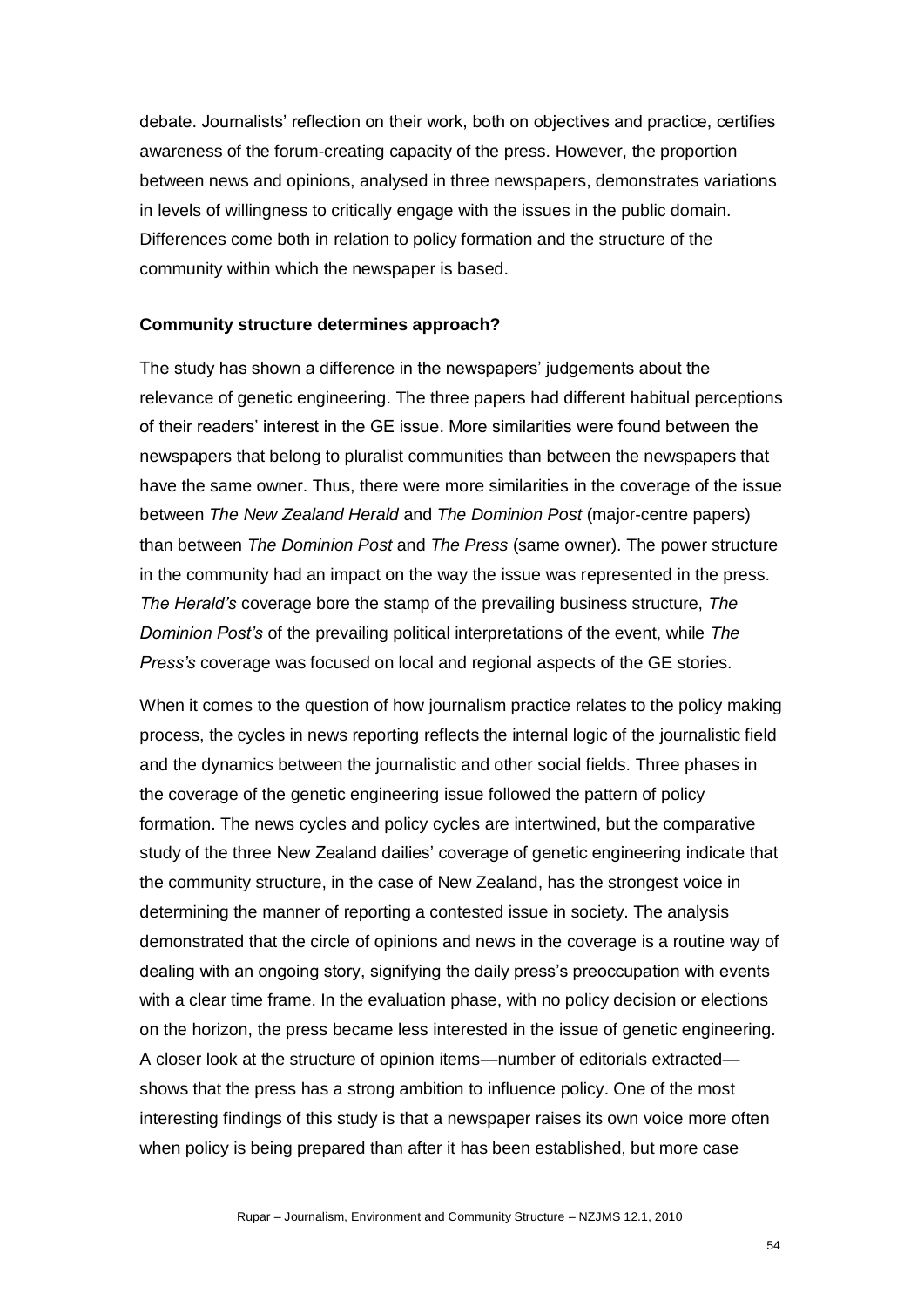studies are needed to confirm this as a trend in newspaper coverage of contested environmental issues.

*Dr Verica Rupar is a lecturer in the Cardiff School of Journalism, Media and Cultural Studies at Cardiff University, UK. Her most recent publication is* Journalism and Meaning-Making: Reading the Newspaper *(ed) (Hampton Press 2009). [RuparV@cardiff.ac.uk](mailto:RuparV@cardiff.ac.uk)*

# **References**

Allan S (2004) *News Culture* Open University Press Maidenhead.

Bauer M (2005) ‗Public Perceptions and Mass Media in Biotechnology Controversy' *International Journal of Public Opinion Research* 17.1 5–22.

Benson R (1999) 'Field Theory in Comparative Context: A New Paradigm for Media Studies' *Theory and Society* 28.3 46–49.

Bourdieu P (2002) *Outline of a Theory of Practice* Cambridge University Press Cambridge.

Bourdieu, P (2005) ‗The Political Field, the Social Science Field, and the Journalistic Field' in Benson R and Neveu E (eds) *Bourdieu and the Journalistic Field* 29–48 Polity Press Cambridge.

Downs A (1972) ‗Up and Down with Ecology: The Issue-attention Cycle' *The Public Interest* 28 38–51.

Dunwoody S and Griffin R (1993) ‗Journalistic Strategies for Reporting Long-term Environmental Issues: A Case Study of Three Superfund Sites' in Hansen A (ed) *The Mass Media and Environmental Issues* 25–50 Leicester University Press, Leicester.

Eichelbaum T, Allan J, Fleming J, and Randerson R (2001) *Report of the Royal Commission on Genetic Modification* New Zealand Royal Commission on Genetic Modification Department of Internal Affairs Wellington

<http://www.mfe.govt.nz/publications/organisms/royal-commission-gm/index.html> accessed 27 Jun 2006.

Ellis G Online interview 16 Feb 2005.

Franklin B (1997) *Newszak and News Media* Arnold London.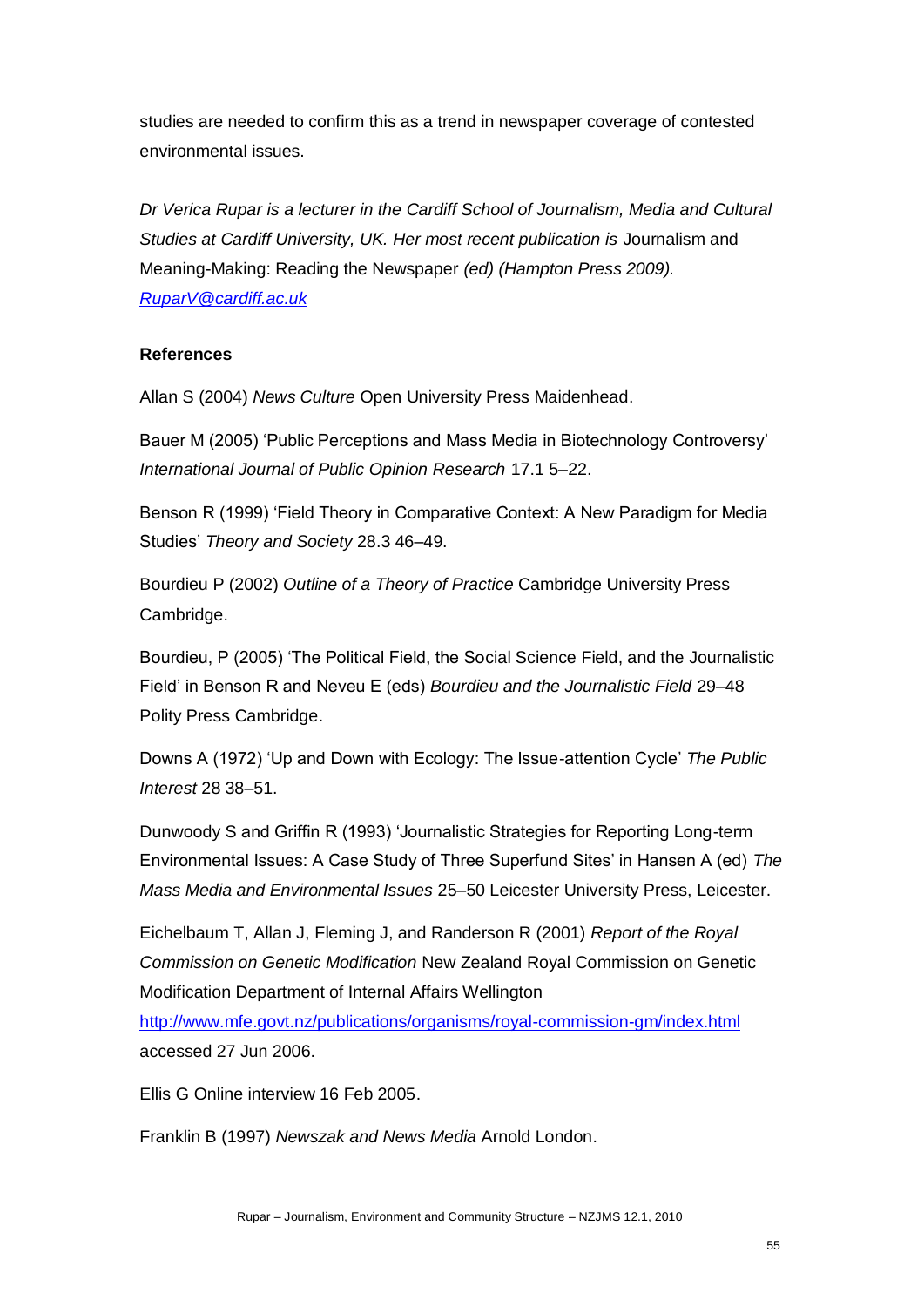Hansen A (1991) 'The Media and the Social Construction of the Environment' *Media*, *Culture, and Society* 13.4 443–458.

Hartley J (1996) *Popular Reality: Journalism, Modernity, Popular Culture* Arnold London.

Herman E and Chomsky N (1988) *Manufacturing Consent* Pantheon New York.

Hilgartner S and Bosk C (1988) 'The Rise and Fall of Social Problems: A Public Arenas Model' *American Journal of Sociology* 94.1 53–78.

Johnson-Cartee K (2005) *News Narratives and News Framing: Constructing Political Reality* Rowman & Littlefield Lanham.

Krippendorff K (1980) *Content Analysis: An Introduction to its Methodology* Sage London.

Matheson D (2003) 'Scowling at their Notebooks: How British Journalists Understand Their Writing' *Journalism* 4.2 165–184.

May T (2001) *Social Research: Issues, Methods and Process* Open University Press Buckingham.

McComas K and Shanahan J (1999) 'Telling Stories About Global Climate Change' *Communication Research* 26.1 30–57.

McNair B (1998) *The Sociology of Journalism* Arnold London.

McQuail D (2000) *Mass Communication Theory* Sage London.

Merrill J (1974) *The Imperative of Freedom: A Philosophy of Journalistic Autonomy* Hastings New York.

Norris P (2001) 'News Through Alien Filters: The Impact of Imported News on a Small Nation' in Silvia T (ed) *Global News: Perspectives on the Information Age* 85– 101 Iowa State Press Ames.

Langdon C Online interview 10 May 2005.

Pankhurst T Online interview 22 Mar 2005.

Rupar V (2006) 'How Did You Find That Out? The Transparency of the Newsgathering Process and the Meaning of News: A Case Study of New Zealand Journalism' *Journalism Studies* 7.1 141–158.